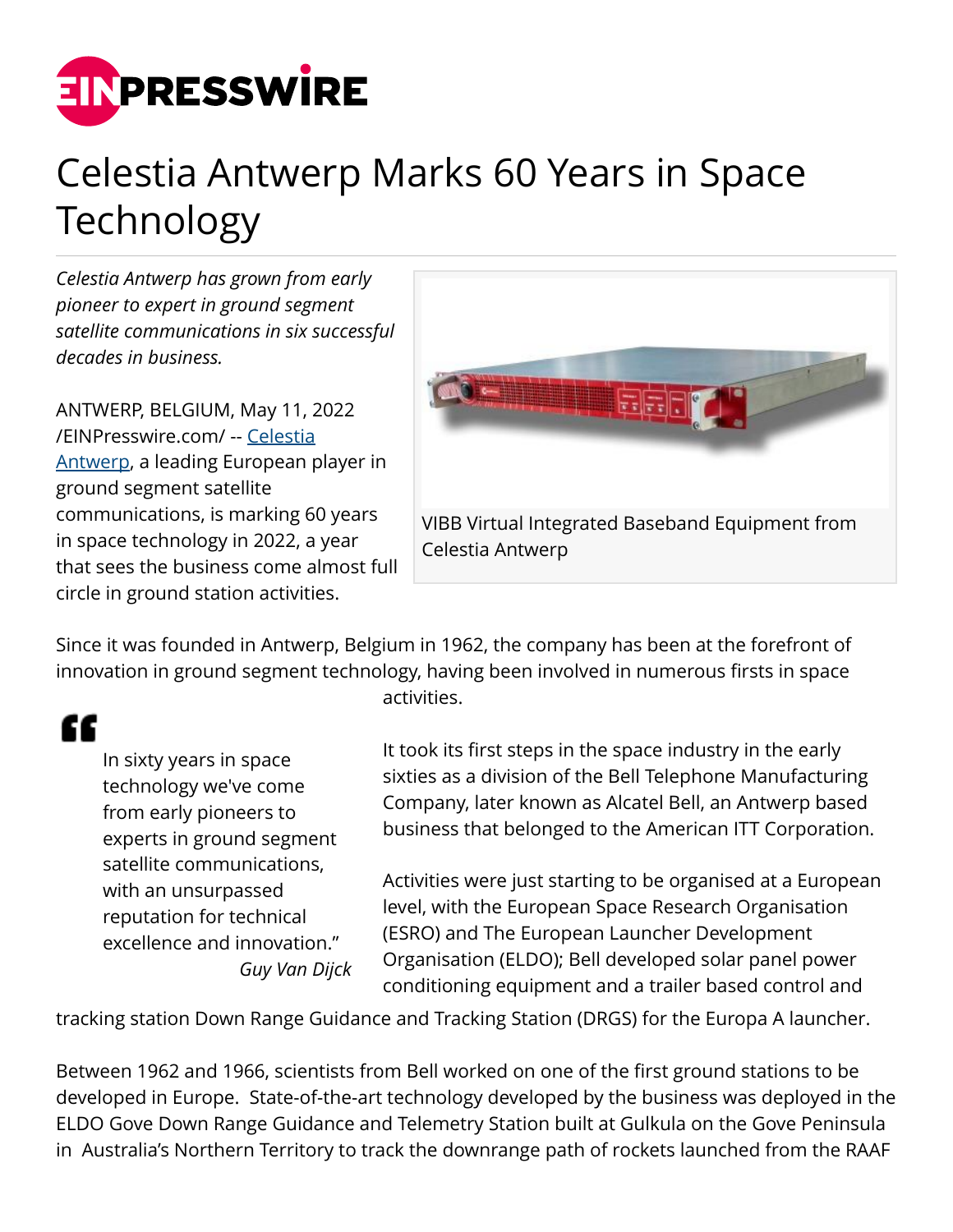Woomera Range Complex in South Australia.

With the creation of ESA in May 1975, Belgium was again a pioneering country with Belgian developed technology making a major contribution to the success of missions like Giotto, and the Ariane launcher. Bell took its business from subcontractor to prime contractor, supplying Electrical Ground Support Equipment (EGSE) for Spacelab; Tracking, Telemetry & Command (TTC) services for the CNES S-band ground stations network and flight equipment and payload EGSE for Olympus. The company earned a solid reputation amongst both institutional customers as well as in the commercial satellite communications market at large.

Fast forward to the new millennium, and space technology has reached operational maturity. The business has continued to grow and acquire know-how, joining the Alcatel Space group in 1998 and Alcatel Alenia Space in 2005. In 2010, it became part of OHB AG, when it was known simply as Antwerp Space,



before its ground segment satellite communications division was acquired by the pan-European Celestia Technologies Group in late 2019.

The business has been developing High Data Rate Receivers for over four decades now and its Omnisat modem for satellite payload data was ground-breaking when it was launched. It remains a key part of today's product portfolio. Innovations also include its T&C modem IBB, which has evolved into a Virtual IBB with new features being added all the time. Celestia Antwerp has also launched a Sampler platform which meets current demands for virtual and cloud-based ground stations.

Other milestones have included successfully delivering the communication networks supporting the operation of the Galileo system; providing the ISS' Columbus Lab EGSEs for European manned space flights; defining the EGSE for ESA's Automated Transfer Vehicle as part of Europe's support of the ISS as well as the MPCV EGSE for the Orion programme, and deploying a test system team to design, develop and manufacture the Payload Data and TTC Special Check-Out Equipment for Sitael for the new generation PLATiNO, all-electric multi-purpose small satellite platform.

"This year we are celebrating sixty years in space technology and a journey that has taken us from early pioneers to experts in ground segment satellite communications, with an unsurpassed reputation for technical excellence and innovation," says Guy Van Dijck, Managing